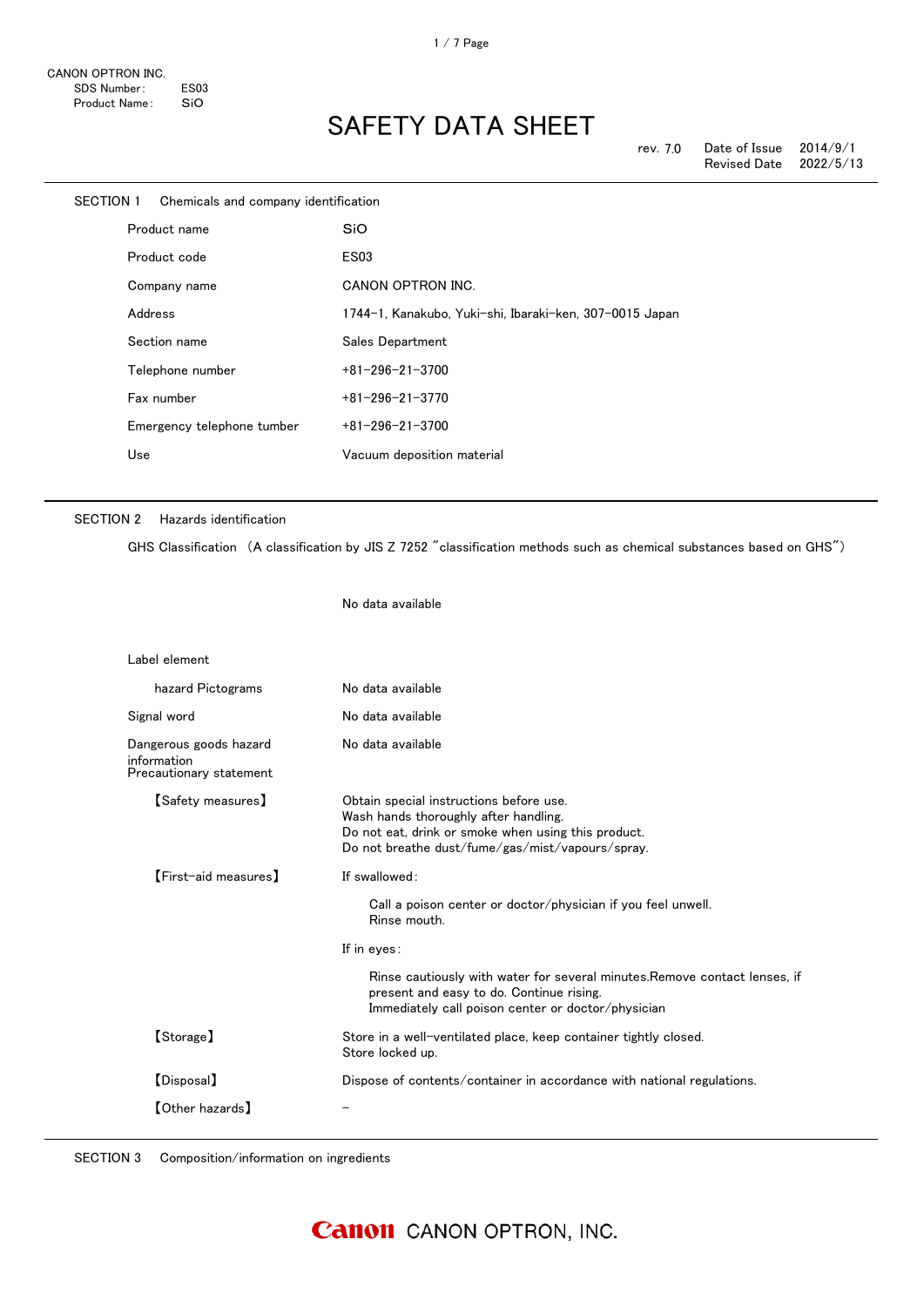|                  | Substance/Mixture                                                          | Substance                                                                                                                                                                                                                  |
|------------------|----------------------------------------------------------------------------|----------------------------------------------------------------------------------------------------------------------------------------------------------------------------------------------------------------------------|
|                  | Chemical name                                                              | Silicon oxide                                                                                                                                                                                                              |
|                  | Chemical formula                                                           | SiO                                                                                                                                                                                                                        |
| range            | Concentration or concentration                                             | 99.9                                                                                                                                                                                                                       |
|                  | CAS No.                                                                    | $10097 - 28 - 6$                                                                                                                                                                                                           |
|                  | <b>TSCA Inventry</b>                                                       | Silylene, oxo-                                                                                                                                                                                                             |
|                  | EINECS number                                                              | $233 - 232 - 8$                                                                                                                                                                                                            |
|                  | Radioactive information                                                    | Radioactive substances are not used as the material. Therefore, there is no<br>reason that ionizing radiation would be generated.                                                                                          |
| <b>SECTION 4</b> | First aid measures                                                         |                                                                                                                                                                                                                            |
|                  | Inhalation                                                                 | Remove person to fresh air and keep comfortable for breathing.<br>Get medical advice/attention if you feel unwell.                                                                                                         |
|                  | Skin contact                                                               | Take off immediately all contaminated clothing. Rinse affected areas with<br>water/shower.<br>IF ON SKIN: Wash with plenty of soap and water.<br>If skin irritation or rash occurs: : Get medical advice/attention.        |
|                  | Eye contact                                                                | Rinse cautiously with water for several minutes. Remove contact lenses, if<br>present and easy to do. Continue rising.<br>If eye irritation persists: Get medical advice/attention.                                        |
|                  | Ingestion                                                                  | Rinse mouth.<br>Get medical advice/attention.                                                                                                                                                                              |
|                  | Most important symptoms and<br>effects, both acute and delayed             | No data available                                                                                                                                                                                                          |
|                  | Protection of first aiders                                                 | Rescuers, wear suitable protective equipment as the situation demands.                                                                                                                                                     |
|                  | Special precautions for physicians                                         | No data available                                                                                                                                                                                                          |
| <b>SECTION 5</b> | Firefighting measures                                                      |                                                                                                                                                                                                                            |
|                  | Suitable extinguishing media                                               | This product itself is not flammable.                                                                                                                                                                                      |
|                  | Unsuitable extinguishing media                                             | No data available                                                                                                                                                                                                          |
|                  | Specific hazards                                                           | No data available                                                                                                                                                                                                          |
|                  | Specific extinguishing methods                                             | In the case of a fire in the periphery, the portable container is quickly moved to a<br>safe place.                                                                                                                        |
|                  | Special protective equipment for<br>firefighters                           | Wear suitable protective equipment (gloves, glasses and a mask) in fire-fighting.                                                                                                                                          |
| <b>SECTION 6</b> | Accidental release measures                                                |                                                                                                                                                                                                                            |
|                  | Personal precautions, protective<br>equipment, and emergency<br>procedures | Protection equipment (specified as those in which the properties of the product<br>are suitable) worn during operation so that airborne droplets, etc., do not adhere<br>to the skin and dusts and gases are not absorbed. |
|                  | Environmental precautions                                                  | The leakage may not directly flow into rivers or sewage.                                                                                                                                                                   |

## **Canon** CANON OPTRON, INC.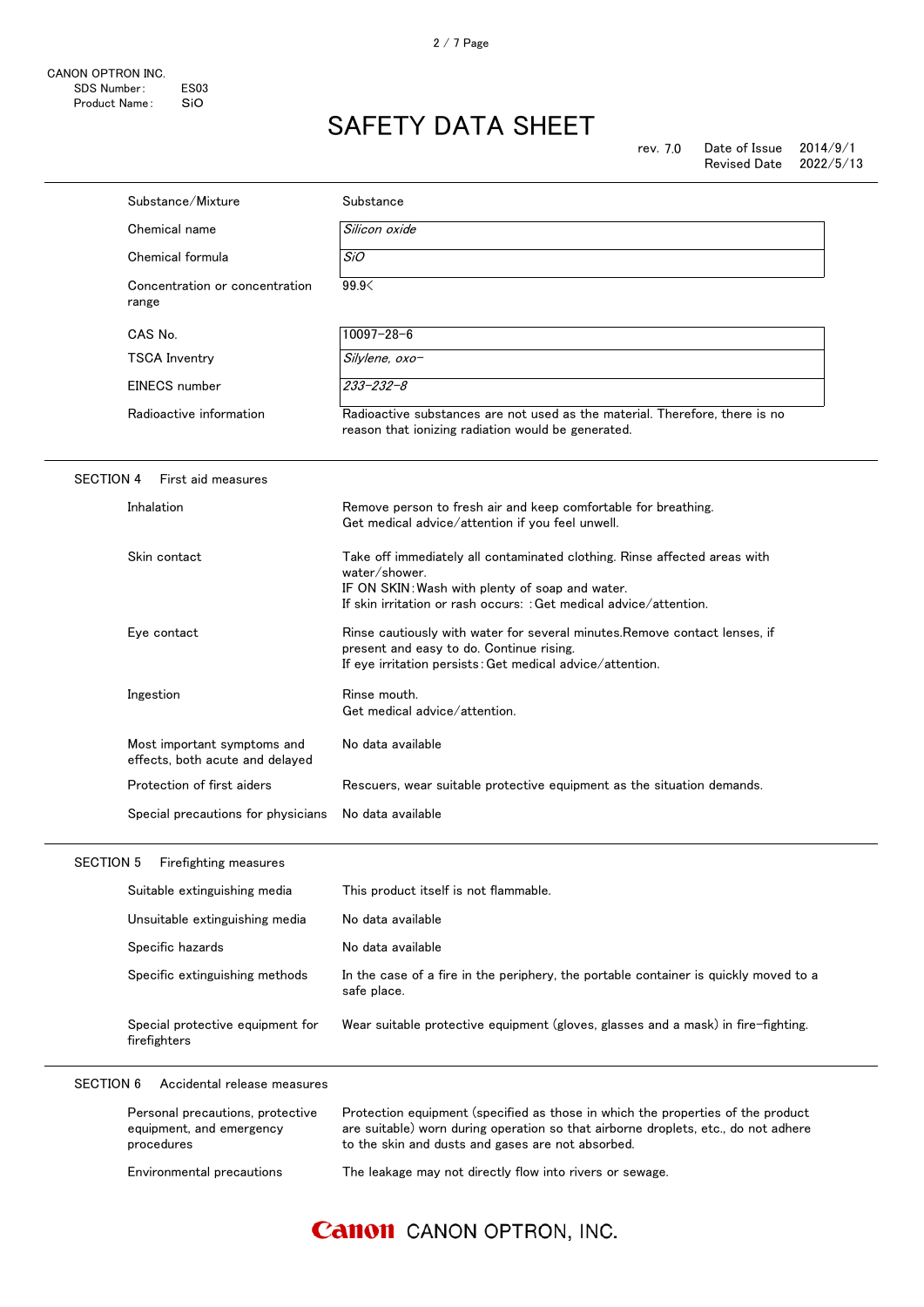CANON OPTRON INC. SDS Number: ES03 Product Name: SiO

# SAFETY DATA SHEET

|                  |                                                                 | 2014/9/1<br>Date of Issue<br>rev. 7.0<br><b>Revised Date</b><br>2022/5/13                                                                                                                           |
|------------------|-----------------------------------------------------------------|-----------------------------------------------------------------------------------------------------------------------------------------------------------------------------------------------------|
|                  | Methods and material for<br>containment and cleaning up         | The leaked material is scooped up, or swept up and gathered to be recovered in a<br>paper bag or a drum.<br>After recovery, a small amount of the residue is absorbed in sediment, sawdust,<br>etc. |
|                  | Secondary disaster prevention<br>measures                       | No data available                                                                                                                                                                                   |
| <b>SECTION 7</b> | Handling and storage                                            |                                                                                                                                                                                                     |
|                  | Precautions for safe handling                                   |                                                                                                                                                                                                     |
|                  | Technical measures                                              | Take measures for equipment as described in "8. Exposure controls/personal<br>protection" and wear protective equipment.                                                                            |
|                  | Safety handling precautions                                     | Handling work must be practiced in a room where there is a local or total<br>ventilation facility.                                                                                                  |
|                  | Avoidance of contact                                            | Refer to "10. Stability and reactivity."                                                                                                                                                            |
|                  | Hygiene measures                                                | Wash hands thoroughly after handling.<br>Do not eat, drink or smoke when using this product.                                                                                                        |
|                  | Conditions for safe storage,<br>including any incompatibilities |                                                                                                                                                                                                     |

Safe storage conditions Store in a well-ventilated place. Keep container tightly closed.

Safety packaging material No data available

SECTION 8 Exposure controls/personal protection

#### <u>SiO</u>

Permissible concentration

| No data available                                                                     |
|---------------------------------------------------------------------------------------|
| Use sealed devices, equipment, or a local exhaust ventilation as much as<br>possible. |
|                                                                                       |
| Dustproof mask                                                                        |
| Protective gloves                                                                     |
| Dust-proof glasses                                                                    |
| Protective clothing                                                                   |
|                                                                                       |

SECTION 9 Physical and chemical properties

Appearance

| Physical state | Solid             |
|----------------|-------------------|
| Form           | Pellets, granules |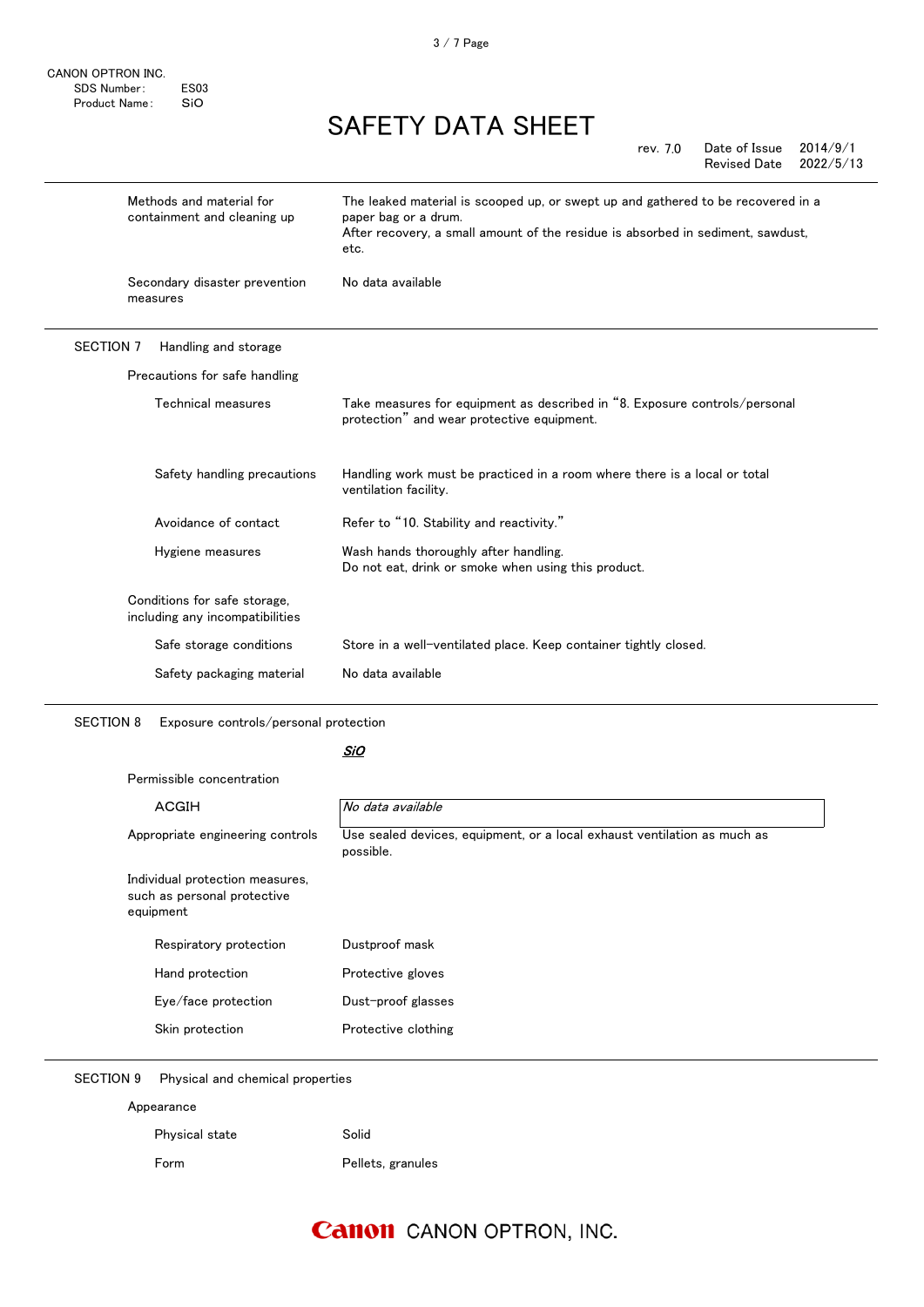### Colour Tea black or brown Odour None <u>SiO</u> Melting point/freezing point  $\sqrt{1702^{\circ}\text{C}}$ Boiling point or initial boiling point and boiling range 1880℃ Flammability  $|No \text{ data available}|$ Upper/lower flammability or explosive limits No data available Flash point Mo data available Auto-ignition temperature | No data available Decomposition temperature No data available pH  $|No data available$ Kinematic viscosity No data available Solubility Water Insoluble Other solvents No data available Partition coefficient: noctanol/water No data available Vapour pressure No data available Density and/or relative density  $\sqrt{2.13}$ (Density) Relative vapor density  $\big|$  No data available Particle characteristics No data available Other information No data available

#### SECTION 10 Stability and reactivity

#### <u>SiO</u>

| Reactivity                                                | No data available                                                                                                   |
|-----------------------------------------------------------|---------------------------------------------------------------------------------------------------------------------|
| Chemical stability                                        | It is stable in storage conditions and normal handling.                                                             |
| Possibility of hazardous reactions                        | Do not react in the storage conditions and normal handling.<br>It becomes SiO2 by reacting with oxygen when heated. |
| Conditions to avoid                                       | No data available                                                                                                   |
| Incompatible materials                                    | No data available                                                                                                   |
| Hazardous decomposition products <i>No data available</i> |                                                                                                                     |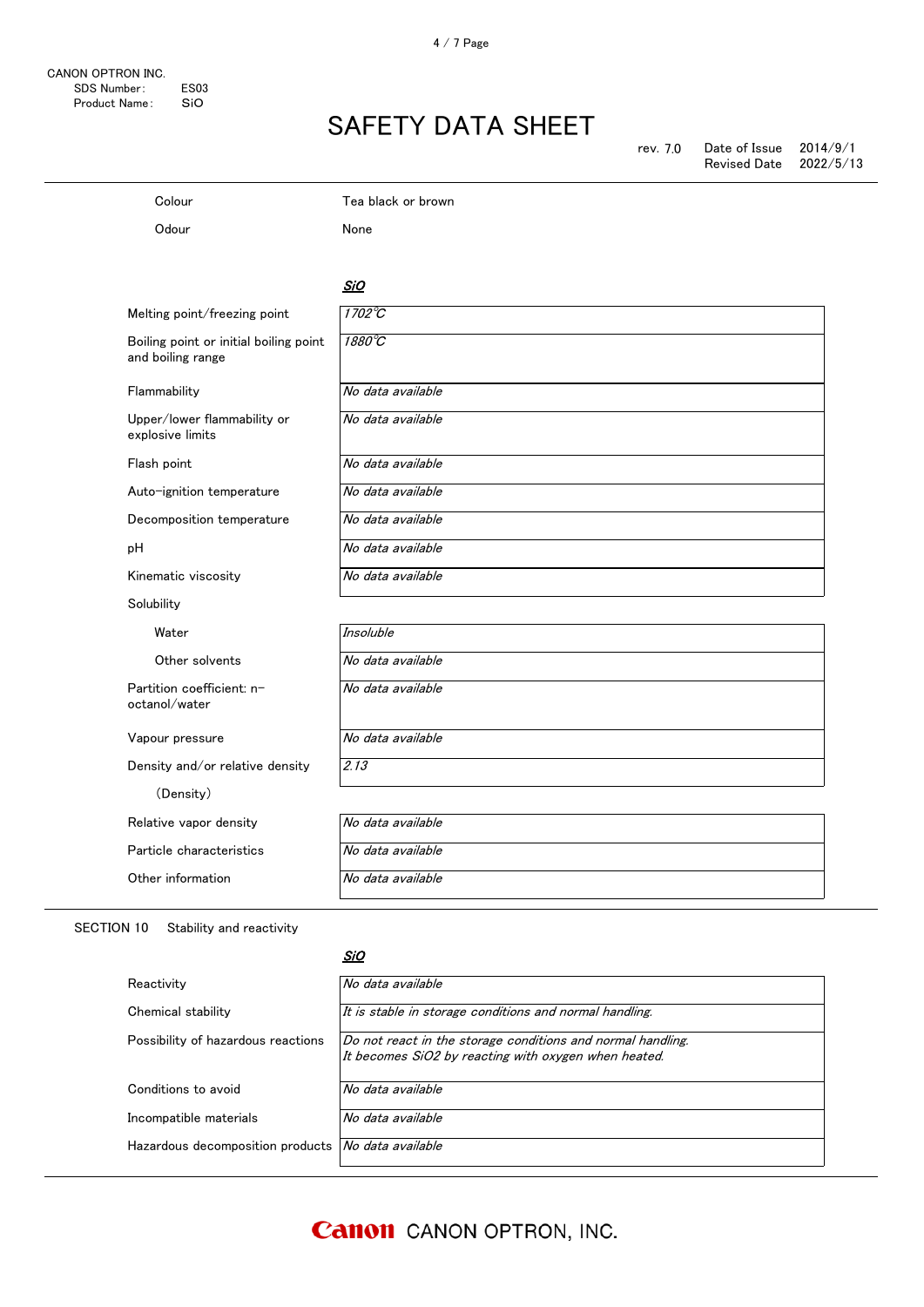### SECTION 11 Toxicological information

<u>SiO</u>

| Acute toxicity(oral)                                 | No data available |
|------------------------------------------------------|-------------------|
| Acute toxicity(dermal)                               | No data available |
| Acute toxicity (Inhalation: Gases)                   | No data available |
| Acute toxicity (Inhalation:<br>Vapours)              | No data available |
| Acute toxicity (Inhalation: Dusts<br>and mists)      | No data available |
| Skin corrosion/irritation                            | No data available |
| Serious eye damage/irritation                        | No data available |
| Respiratory or skin sensitization                    | No data available |
| Germ cell mutagenicity                               | No data available |
| Carcinogenicity                                      | No data available |
| Reproductive toxicity                                | No data available |
| Specific target organ toxicity (single<br>exposure)  | No data available |
| Specific target organ<br>toxicity(repeated exposure) | No data available |
| Aspiration hazard                                    | No data available |
| Other information                                    | No data available |

### SECTION 12 Ecological information

#### <u>SiO</u>

 $\mathsf{l}$ 

| Toxicity                                                       |                   |
|----------------------------------------------------------------|-------------------|
| Hazardous to the aguatic<br>environment Short-<br>term(acute)  | No data available |
| Hazardous to the aquatic<br>environment Long-<br>term(chronic) | No data available |
| Persistence and degradability                                  | No data available |
| Bioaccumulative potential                                      | No data available |
| Mobility in soil                                               | No data available |
| Hazard to the ozone layer                                      | No data available |
| Other adverse effects                                          | No data available |

SECTION 13 Disposal considerations

Waste treatment methods Process is contracted to industrial waste disposers who received approval of a prefectural governor.

### **Canon** CANON OPTRON, INC.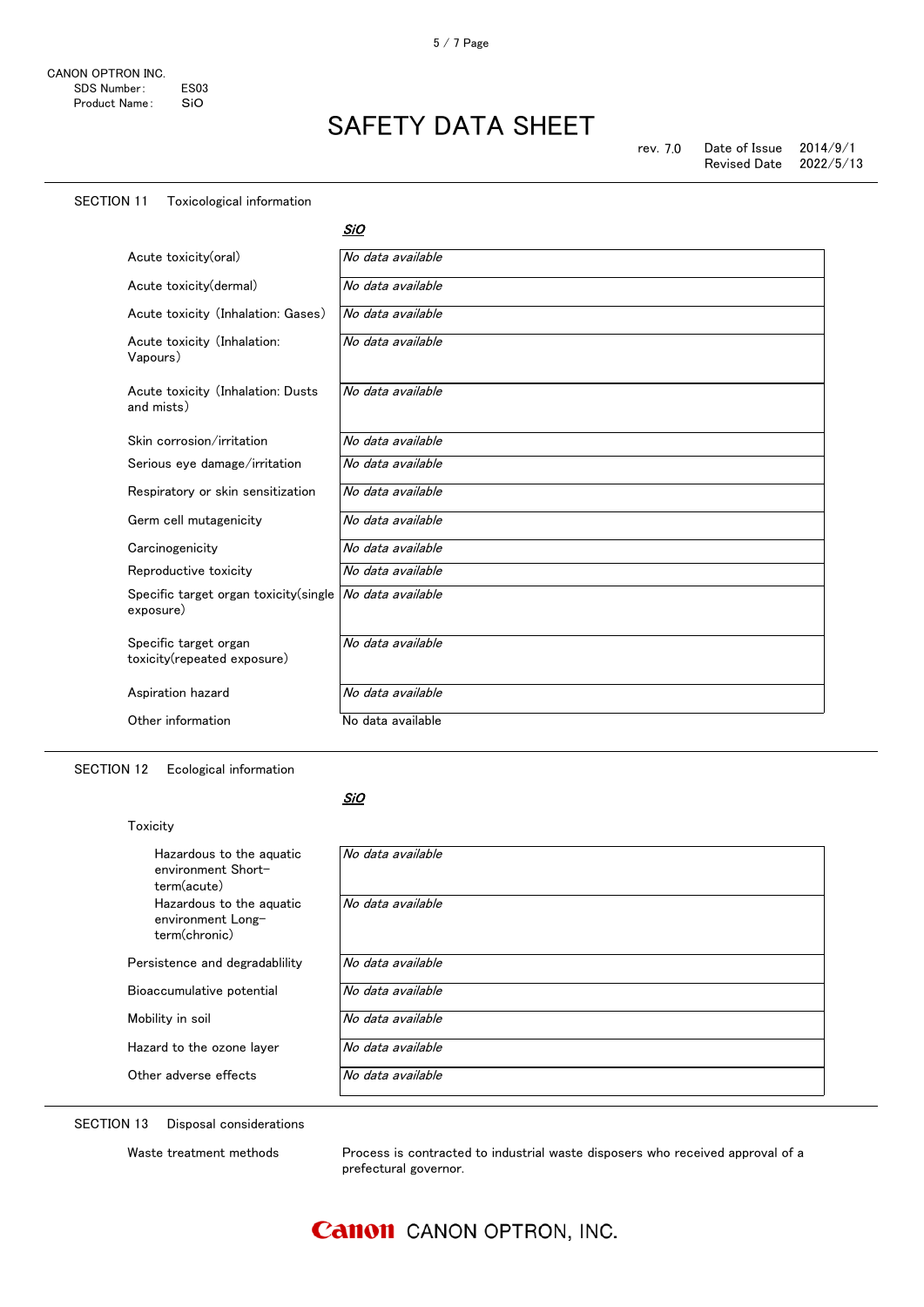| rev. 7.0 | Date of Issue       | 2014/9/1  |
|----------|---------------------|-----------|
|          | <b>Revised Date</b> | 2022/5/13 |

Contaminated container and contaminated packaging

The container is recycled after being cleaned, or is appropriately processed according to the standards of related laws and regulations. When disposing of empty containers, the contents should be completely removed.

#### SECTION 14 Transport information

|--|

| International regulation                                   |                          |  |
|------------------------------------------------------------|--------------------------|--|
| UN number                                                  | Not applicable           |  |
| UN proper shipping name                                    | Not applicable           |  |
| UN classification                                          | Not applicable           |  |
| Transport hazard class                                     | Not applicable           |  |
| Packing group                                              | Not applicable           |  |
| Hazardous to the aguatic<br>environment                    | No data available        |  |
| Maritime transport in bulk<br>according to IMO instruments | No data available        |  |
| Japanese lows and regulations                              | No data available        |  |
| Special precautions for users                              | No data available        |  |
| <b>Special Provisions</b>                                  | $\overline{\phantom{0}}$ |  |

SECTION 15 Regulatoly information(Japan)

#### <u>SiO</u>

| Occupational Safety and Health<br>Law               | No data available |
|-----------------------------------------------------|-------------------|
| <b>PRTR Law</b>                                     | No data available |
| Poisonous and Deleterious<br>Substances control Law | No data available |
| Labor Standards Act                                 | No data available |
| Chemical substances control Law                     | No data available |
| Fire fighting Law                                   | No data available |
| Air Pollution Control Act                           | No data available |
| Water Pollution Prevention Act                      | No data available |
| Water Supply Act                                    | No data available |
| Sewerage Act                                        | No data available |
| Marine Pollution Prevention Law                     | No data available |
| Waste Management and Public<br><b>Cleansing Act</b> | No data available |